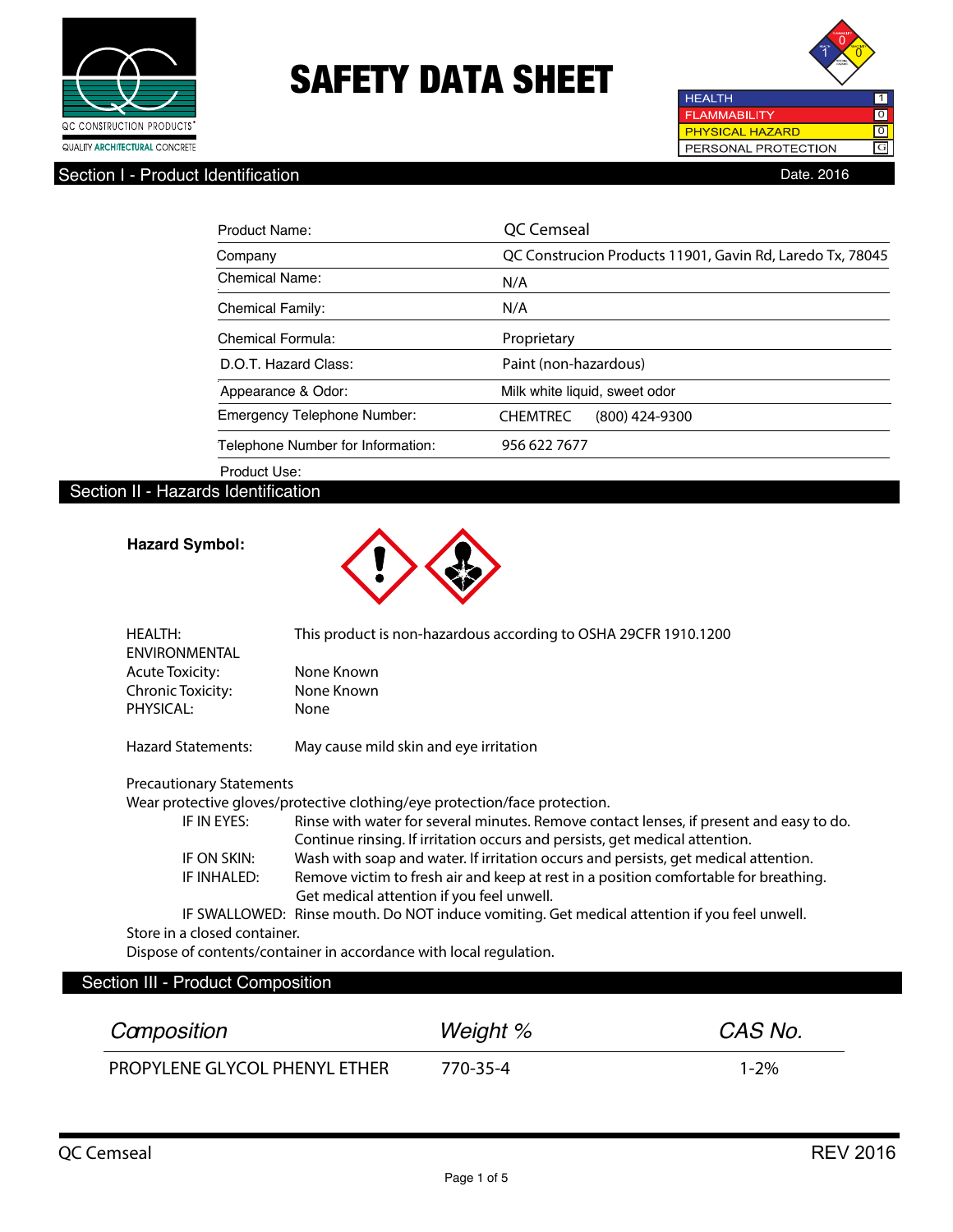### Section IV - First Aid Measures

| Eye Contact:  | Rinse with water for several minutes. Remove contact lenses, if present and easy to do.<br>Continue rinsing. If irritation occurs and persists, get medical attention. |
|---------------|------------------------------------------------------------------------------------------------------------------------------------------------------------------------|
| Skin Contact: | Wash with soap and water. If irritation occurs and persists, get medical attention.                                                                                    |
| Inhalation:   | Remove victim to fresh air and keep at rest in a position comfortable for breathing.<br>Get medical attention if you feel unwell.                                      |
| Ingestion:    | Rinse mouth. Do NOT induce vomiting. Get medical attention if you feel unwell.                                                                                         |
|               |                                                                                                                                                                        |

## Section V - Fire Fighting Measure

| Fire Extinguishing media: | Use water spray dry chemical, carbon dioxide or regular foam. Move containers<br>away from fire area if can be done without risk. |
|---------------------------|-----------------------------------------------------------------------------------------------------------------------------------|
| Protective equipment      | Hazards during fire-fighting: Containers may rupture when exposed to extreme heat.                                                |
| for fire-fighting:        | Wear NFPA-approved self-contained breathing apparatus, helmet, hood, boots<br>and gloves.                                         |

#### Section VI - Accidental Release Measures

| Personal precautions:      | Use recommended personal protective clothing and equipment. To prevent<br>slipping, do not walk through spilled material.                                                                                                                                                                                                                                             |
|----------------------------|-----------------------------------------------------------------------------------------------------------------------------------------------------------------------------------------------------------------------------------------------------------------------------------------------------------------------------------------------------------------------|
| Environmental precautions: | Follow all Federal, State and Local regulations when storing and disposing of<br>substances. Do not allow material to run off of work area, and material should<br>be absorbed, collected and disposed of in accordance with regulations. Keep<br>product from entering storm drains. Consult local and federal guidelines for<br>proper disposal of these materials. |
| Cleanup:                   | For small amounts of released material: Mop or vacuum up then transfer to<br>suitable container for disposal. - For large amounts of released material: Dike<br>around spilled material with absorbent to contain. Spilled material may be<br>mopped or vacuumed up, then transferred to plastic containers for disposal.                                             |

### Section VII - Handling and Storage

- Handling: General advice No specific measures are necessary provided product and recommended protective clothing/equipment are used correctly. Do not mix with other chemicals. This is a commercial product, not intended for home use. Keep out of reach of children.
- Storage: General advice Protect against physical damage. Store in tightly closed containers in a cool, well ventilated area. Do not allow product to freeze.

Shelf Life: 12 months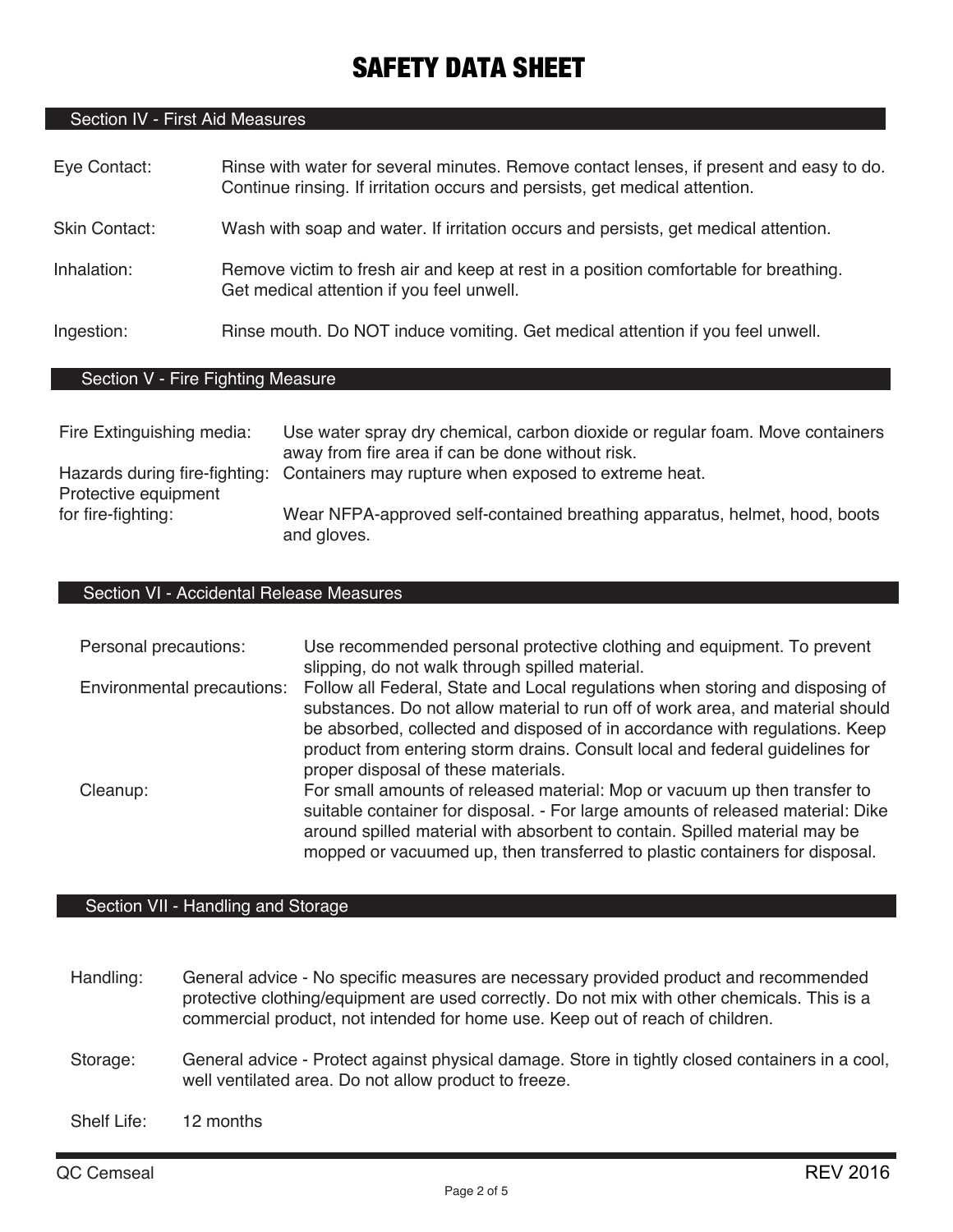#### Section VIII - Exposure Controls / Personal Protection

Personal Protective Equipment



Advice on system design: 

Provide local exhaust ventilation to control vapors for published exposure limits.

Personal protective equipment (HMIS rating 'B'):

Eye protection: Wear safety glasses with side shields or safety goggles to prevent exposure or full face shield if splash hazard exists. Skin protection: Chemical-resistant gloves. Wear appropriate protective clothing to prevent possible skin contact.

Respiratory protection: Use proper NIOSH-OSHA respirator if exposure limits are exceeded or ventilation is inadequate.

General safety and hygiene measures: Exercise stringent hygiene practices to minimize exposure.

If contact occurs, wash any body part with soap and water immediately. Wash hands after use, and before eating, drinking or smoking. Other protective measures:

Nearby running water on the job site is necessary, should an accident occur.

Exposure Guidelines:

ACGIH TLV: Not Established (770-35-4) STEL: Not Established (770-35-4)

OSHA PEL: Not Established (770-35-4)

#### Section IX - Physical and Chemical Properties

| Appearance:              | White Liquid     | <b>Flash Point:</b>                     | None                     |
|--------------------------|------------------|-----------------------------------------|--------------------------|
| Odor:                    | Sweet            | <b>Upper/Lower Flammability Limits:</b> | No information available |
| pH value:                | $8.7 +/- 0.2$    | <b>Relative Density (water):</b>        | 1.01                     |
| Specific gravity:        | $1.01$ (H2O = 1) | <b>Auto-Ignition Temperature:</b>       | No information available |
| Solidification           |                  |                                         |                          |
| temperature:             | No information   | Decomposition temperature:              | No information available |
| Freezing/Melting         |                  |                                         |                          |
| point:                   | 32 °F (0 °C)     | <b>Partition Coefficient</b>            | No information available |
| Boiling point:           | 212°F (100 °C)   | <b>Odor Threshold</b>                   | No information available |
| Vapor density:           | No information   | Viscosity:                              | $<$ 10 cps.              |
| Vapor pressure:          | No information   | <b>Partition Coefficient</b>            | No information available |
| <b>Evaporation Rate:</b> | No information   | Solubility in water:                    | <b>Miscible</b>          |
| Regulatory VOC:          | $<$ 100 g/l      |                                         |                          |

#### Section X - Reactivity / Estability

| Conditions to avoid:          | Freezing. Excessive heat or flame.                                       |
|-------------------------------|--------------------------------------------------------------------------|
| Substances to avoid:          | Strong oxidizing agents, acids and bases.                                |
| Hazardous reactions:          | Product is chemically stable under normal conditions of use and storage. |
| Decomposition or By-products: | In fire conditions: carbon monoxide (CO), carbon dioxide (CO2).          |

#### Section XI - Toxicological Information

**Acute Toxicity (Symptoms):**

| Oral:            | Ingestion may cause nausea, vomiting, and diarrhea.  |
|------------------|------------------------------------------------------|
| Eye irritation:  | Mild irritation, redness and tearing.                |
| Skin irritation: | Mild irritation and redness.                         |
| Inhalation:      | May cause minor irritation to the respiratory tract. |
| Sensitization:   | Skin: N/A. Respiratory: N/A                          |

**Chronic Toxicity:**

Other information: No carcinogenic substances as defined by IARC, NTP and/or OSHA.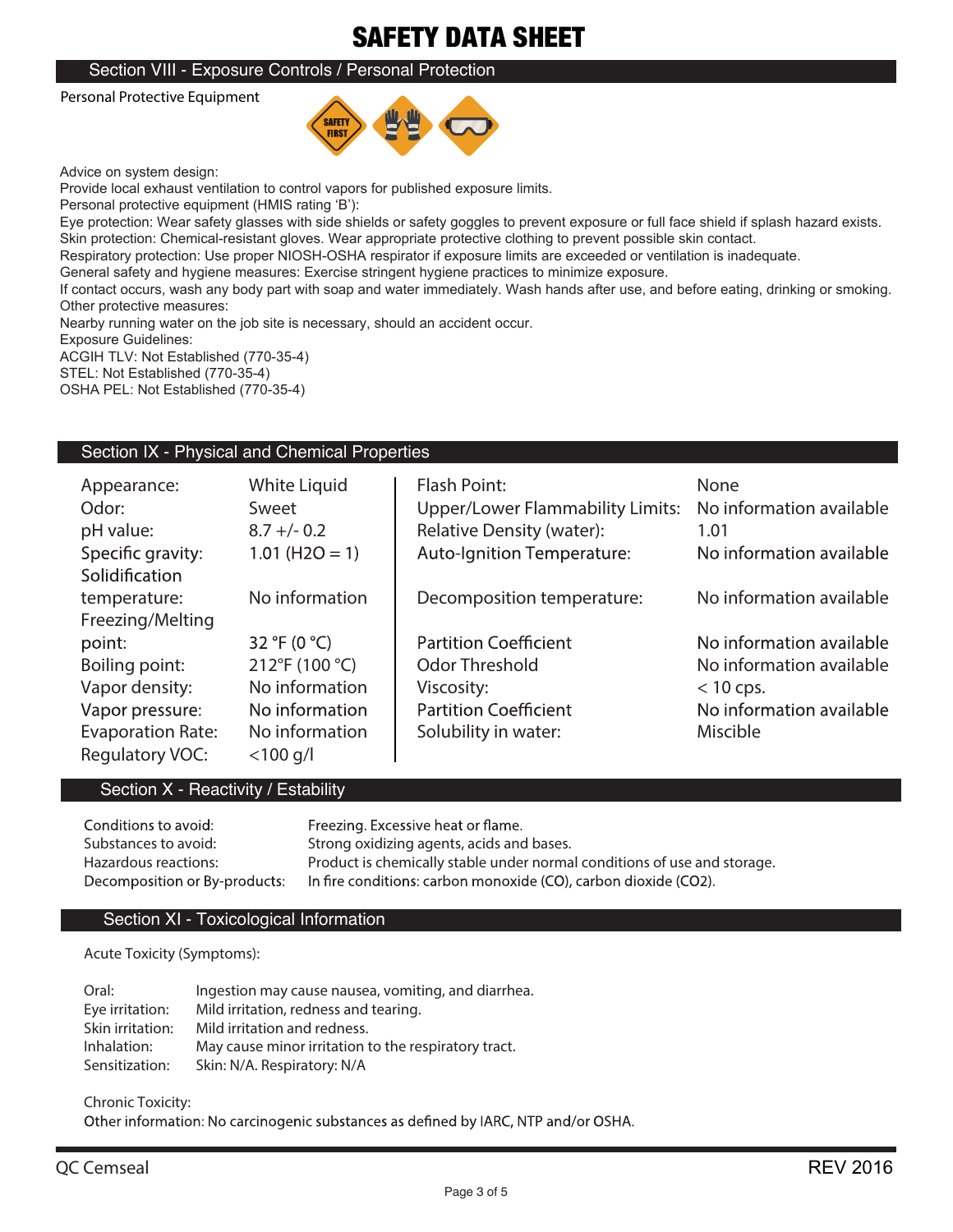| Section XII - Ecologycal Information         |                                                                         |
|----------------------------------------------|-------------------------------------------------------------------------|
| <b>Biodegradation:</b>                       |                                                                         |
| Test method:                                 | Unspecified                                                             |
| Analysis method:                             | Unspecified                                                             |
| Degree of elimination:                       | Not Established                                                         |
|                                              |                                                                         |
| <b>Environmental toxicity:</b>               |                                                                         |
| Acute and prolonged toxicity to fish:        | Not Established                                                         |
| Toxicity to microorganisms:                  | Not Established                                                         |
| Other ecotoxicological advice:               | Not Established                                                         |
|                                              |                                                                         |
| Section XIII - Disposal Considerations       |                                                                         |
|                                              |                                                                         |
| Waste disposal of substance:                 | Dispose of in accordance with all Federal, State and Local regulations  |
|                                              | when storing and disposing of substances. It is the waste generator's   |
|                                              | responsibility to determine if a particular waste is hazardous under    |
|                                              | RCRA (EPA regulations for hazardous waste).                             |
| Container disposal:                          | Dispose of in a licensed facility in accordance with local regulations. |
| <b>RCRA:</b>                                 | Unspecified.                                                            |
|                                              |                                                                         |
| Section XIV - Transportation / Shipping Data |                                                                         |
|                                              |                                                                         |

DOT: Proper Shipping Name: PAINT (NON-HAZARDOUS)

### Section XV - Regulatory Information

# **Federal Regulations:** Registration status: TSCA, US: All components are listed or exempt. SARA hazard category (EPCRA 311/312): Acute Health Hazard SARA TITLE III, SECTION 313: CAS Number: None Chemical Name: None State Regulations:

 $0 =$ Minimum  $1 =$  Slight  $2 =$ Moderate 3 = Serious

Chemicals known to the State of California to cause cancer, birth defects or other reproductive harm

CAS Number None : Chemical Name: None

## Section XV - Regulatory Information

HMIS Rating :

| HFAI T            | 1 |  |
|-------------------|---|--|
| FLAMMABILITY 0    |   |  |
| <b>REACTIVITY</b> | O |  |
| <b>PPF</b>        |   |  |